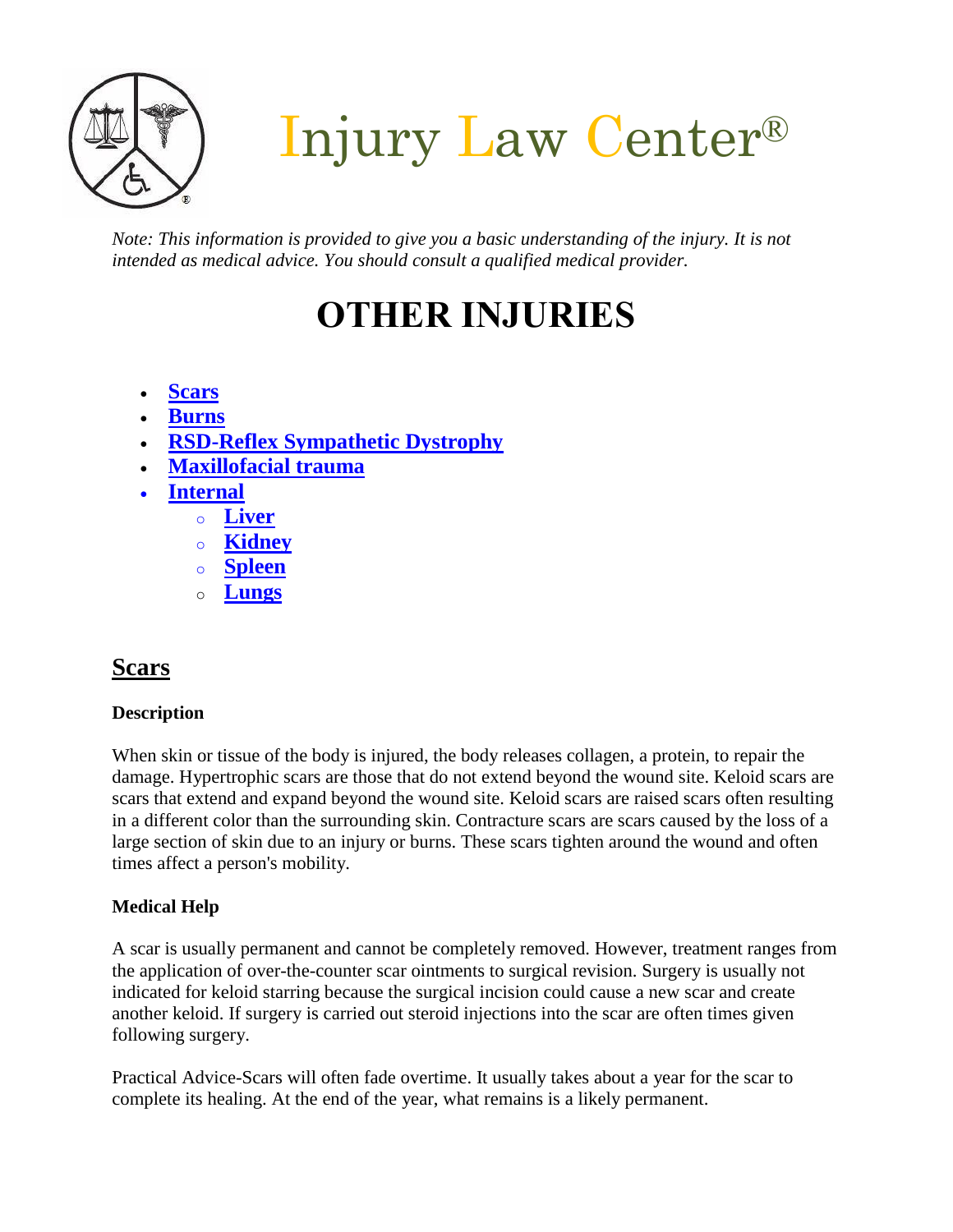### **HELP**

If you have suffered a scar or any other type of injury, you should seek appropriate medical help and if your injury was caused by another's negligence or fault, you should seek appropriate legal help bring a claim for compensation.

Feel free to call or e-mail The Injury Law Center<sup>®</sup> for answers to your questions and help with your legal claim.

# <span id="page-1-0"></span>**Burns**

### **Description**

Burns can be caused by excessive heat, radiation, electricity, friction or chemicals. Burns are characterized based upon the severity of the tissue damage by degree. A first degree burn is the least severe and causes redness and swelling in the outermost layers of the skin. A second-degree burn will involve swelling and blistering of the skin and damage may extend to the deeper layers of the skin. A third degree burn destroys all of the skincausing significant scarring and may extend to the underlying fat, muscle and bone.

### **Medical Help**

Treatment for burns consists of first relieving the pain, preventing infection, maintaining proper body fluids. Treatment of a thermal burn, which is different than a chemical or electrical burn, is first to stop the burning process. This is usually accomplished by running cool water over the burned area or soaking it in cool, but not cold water.

*Practical Advice-*Ice should never be applied to the burn, nor should butter or other oils as this will prevent the heat from escaping and cause the burn to go deeper into the tissue.

A person with serious burns may stop breathing and may need mouth-to-mouth resuscitation immediately. Also a person with severe burns may go into shock. This condition may be helped by lying the person flat and elevating the person's feet at least 12 inches.

The burn patient is usually given antibiotics intravenously to prevent infection. The burn area is cleaned and treated with antibiotic cream or ointment and covered in sterile bandages which are changed frequently throughout a day. Debridement, that is the surgical removal of the dead tissue, is also undertaken. A burn victim will usually have to undergo occupational and physical therapy.

Skin grafts, which involve taking a piece of skin from an unburned portion of the patient's body and transplanting it onto the burned area, is often done when the skin has been so damaged that it cannot properly heal.

Chemical burns should be rinsed with cool water for at least 15 minutes, covered loosely with a sterile dressing and the person should be transported to a hospital for further treatment. Electrical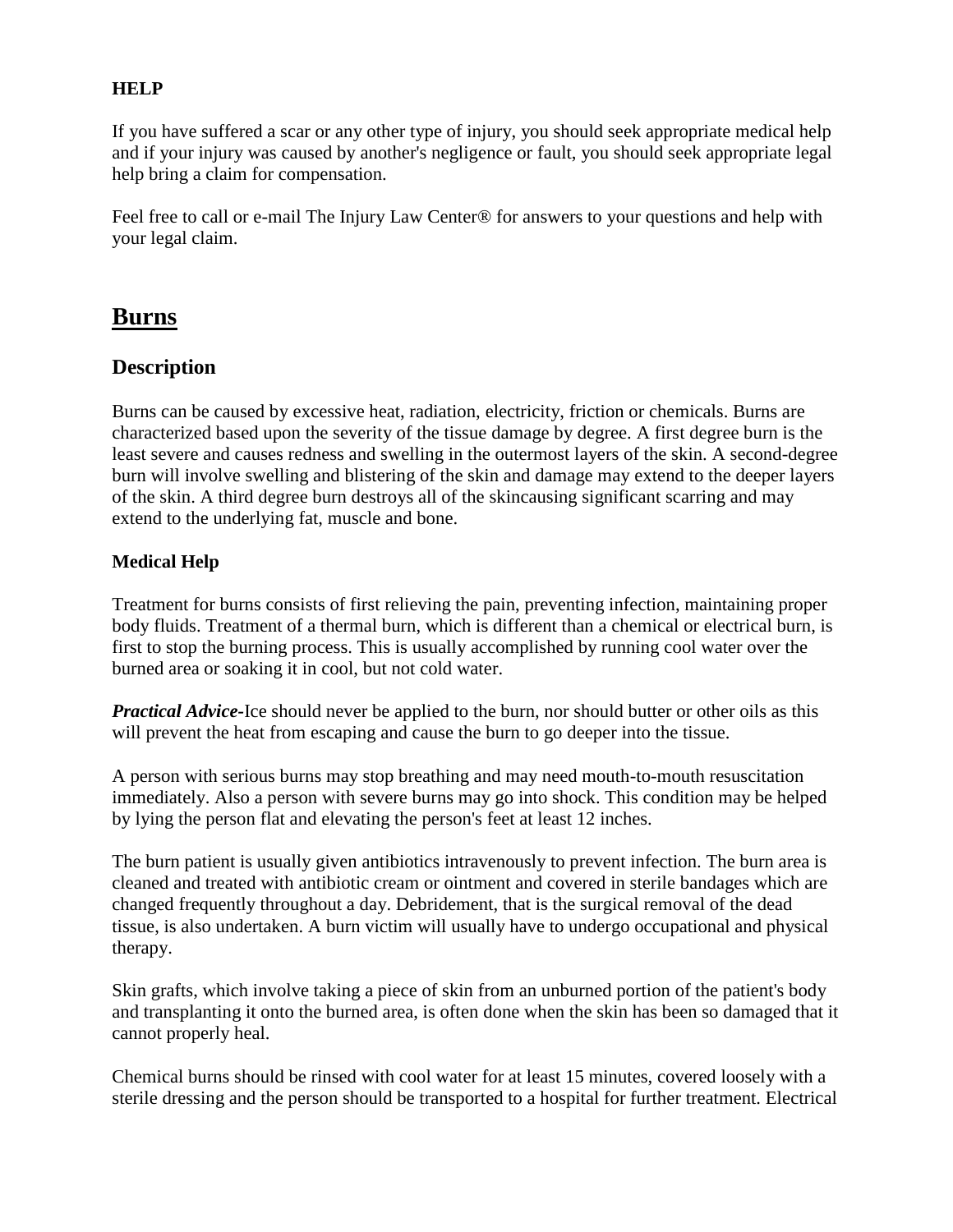burns should be covered loosely with sterile dressing and the person should be transported to a hospital for further treatment.

### **HELP**

If you have suffered a burn injury, or any other type of injury, you should seek appropriate medical help and if your injury was caused by another's negligence or fault, you should seek appropriate legal help bring a claim for compensation.

Feel free to call or e-mail The Injury Law Center<sup>®</sup> for answers to your questions and help with your legal claim.

# <span id="page-2-0"></span>**RSD-Reflex Sympathetic Dystrophy or CRPS-Complex Regional Pain Syndrome**

### **Description**

RSD is sometimes known as Complex Regional Pain Syndrome (CRPS) which is a chronic pain condition caused by a traumatic nerve injury. The main symptom of CRPS is continuous, intense pain out of proportion to the severity of the injury, which gets worse rather than better with time. CRPS most often affects the arms, legs, hands or feet. Often the pain spreads to include the entire arm or leg. Typical features include dramatic changes in the color and temperature of the skin over the affected limb or body part, accompanied by intense burning pain, skin sensitivity, sweating, and swelling.

### **Medical Help**

There is no cure for CRPS so treatment is aimed at relieving the pain. Doctors may prescribe topical analgesics, antidepressants, corticosteroids, and opioids to relieve pain. However, no single drug or combination of drugs has produced consistent long-lasting improvement in symptoms. Other treatments may include physical therapy, sympathetic nerve block, spinal cord stimulation and intrathecal drug pumps to deliver opioids and local anesthetic agents via the spinal cord. There is a surgical treatment known as sympathectomy, which is the surgical division or excision of nearby sympathetic nerves.

### **HELP**

If you suffer from RSD or CRPS, or any other type of injury, you should seek appropriate medical help and if your injury was caused by another's negligence or fault, you should seek appropriate legal help bring a claim for compensation.

Feel free to call or e-mail The Injury Law Center<sup>®</sup> for answers to your questions and help with your legal claim.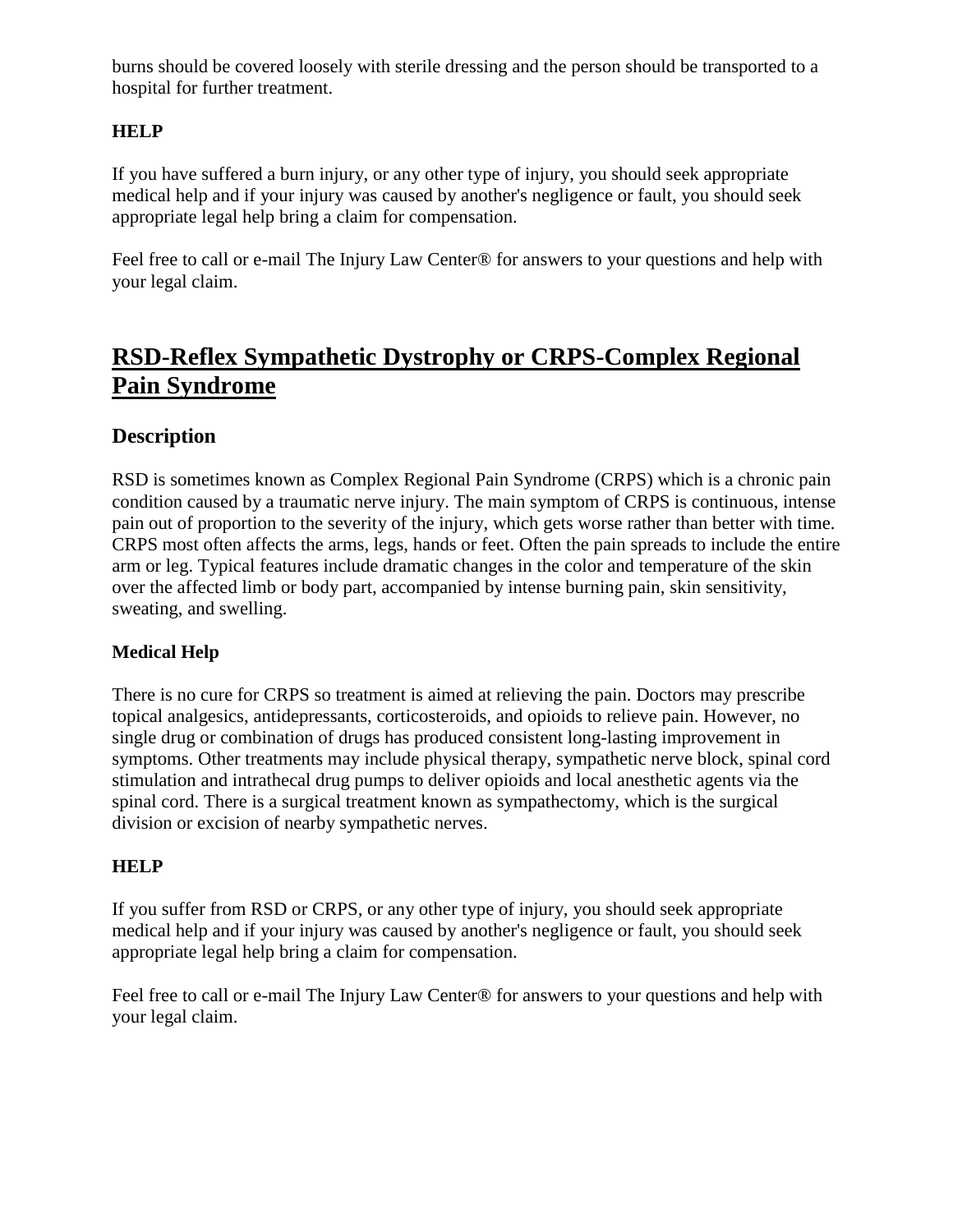# <span id="page-3-0"></span>**Maxillofacial Trauma**

### **Description**

Maxillofacial trauma includes trauma to any of the bony or fleshy structures of the face, including the jaw. Trauma may also cause teeth to become loosened, chipped or lost. The eyes, nerves and blood vessels may be injured as well and the facial bones may be fractured by a traumatic blow. The nose and jaw may be fractured in this type of trauma, which can also cause a traumatic brain injury.

### **Medical Help**

Fractures will be treated by orthopedic surgeons. Depending upon the severity of the fracture, internal fixation may or may not be required. A fractured jaw may require surgical mobilization and secured in place with metal pins and wires.

Sometimes, even in a rear end motor vehicle crash, a person can suffer a temporomandibular joint disorder known as TMJ. TMJ can cause pain when chewing, headaches and a clicking in the jaw when the mouth is opened.

Treatment usually consists of prescribing muscle relaxants, and a bite plate which is often worn at night to help realign the mandible (lower jaw) with the upper jaw.

If you have suffered a maxillofacial injury you should seek appropriate medical help and if your injury was caused by another person or entity, you should seek appropriate legal help bring a claim for compensation.

### **HELP**

If you have suffered a maxilliofacial injury, or any other type of injury, you should seek appropriate medical help and if your injury was caused by another's negligence or fault, you should seek appropriate legal help bring a claim for compensation.

Feel free to call or e-mail The Injury Law Center® for answers to your questions and help with your legal claim.

# <span id="page-3-1"></span>**Internal Injuries**

### **Description**

Internal injuries are injuries to the internal organs of the body. This is usually caused by trauma to the trunk, or also of the body. This trauma is classified into two categories, blunt and penetrating trauma. . Blunt trauma can result in a diverse assortment of injuries to the various organs, including ribs, liver, kidney, heart, spleen, intestines and lungs. Penetrating trauma is trauma from a object such as a bullet or knife. Although there are many internal injuries that can occur from trauma, below are the most common.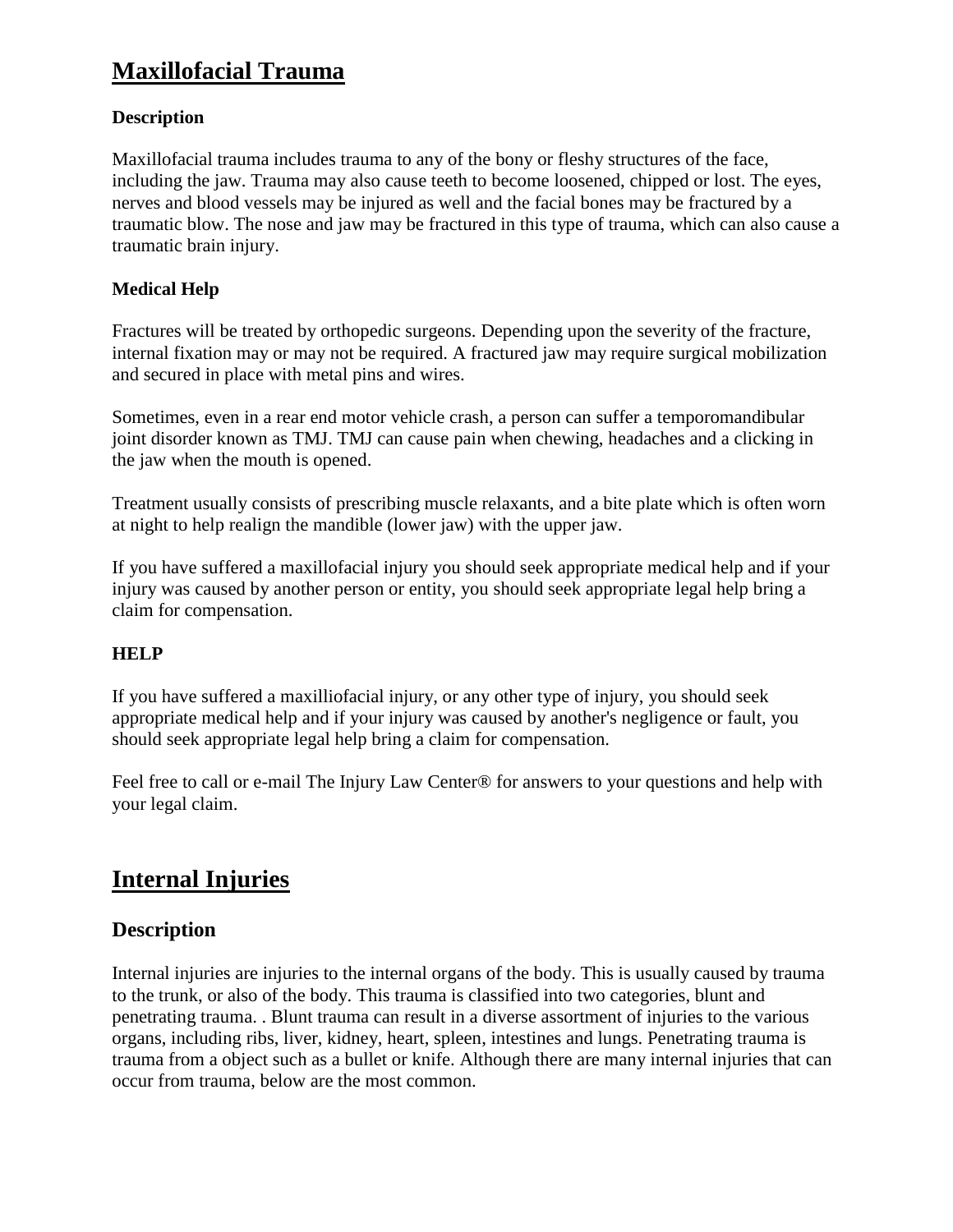## **Liver Trauma**

Since the liver is the largest organ in the torso, it is often subject to injury from both blunt and penetrating trauma. The most common injury to the liver is a non-bleeding laceration. There are also bleeding lacerations and the most severe injury which is an avulsion-crush injury in which the liver tissue is actually destroyed.

### **Medical Help**

Doctors will attempt to drain any liver injury and control and stop any bleeding. This may involve packing and manual compression of the liver with gauze. It also may involve tying off of injured vessels within the liver. If a part of the liver dies, then that tissue is debrideed and removed.

# **Kidney Injury**



Kidneys are frequently injured by blunt trauma. Any blunt trauma to the flank of an individual that is sufficient enough to cause bruising of the flank, raises the possibility that the kidney has been injured.

*Practical Advice*-If you suspect that your kidney may have been damaged by trauma, you should be sure that the medical personnel test your urine for blood. If there is blood in your urine it is a condition known as hematuria, and should direct the doctors to look closely at your kidneys for damage. Hematuria can lead to high blood pressure.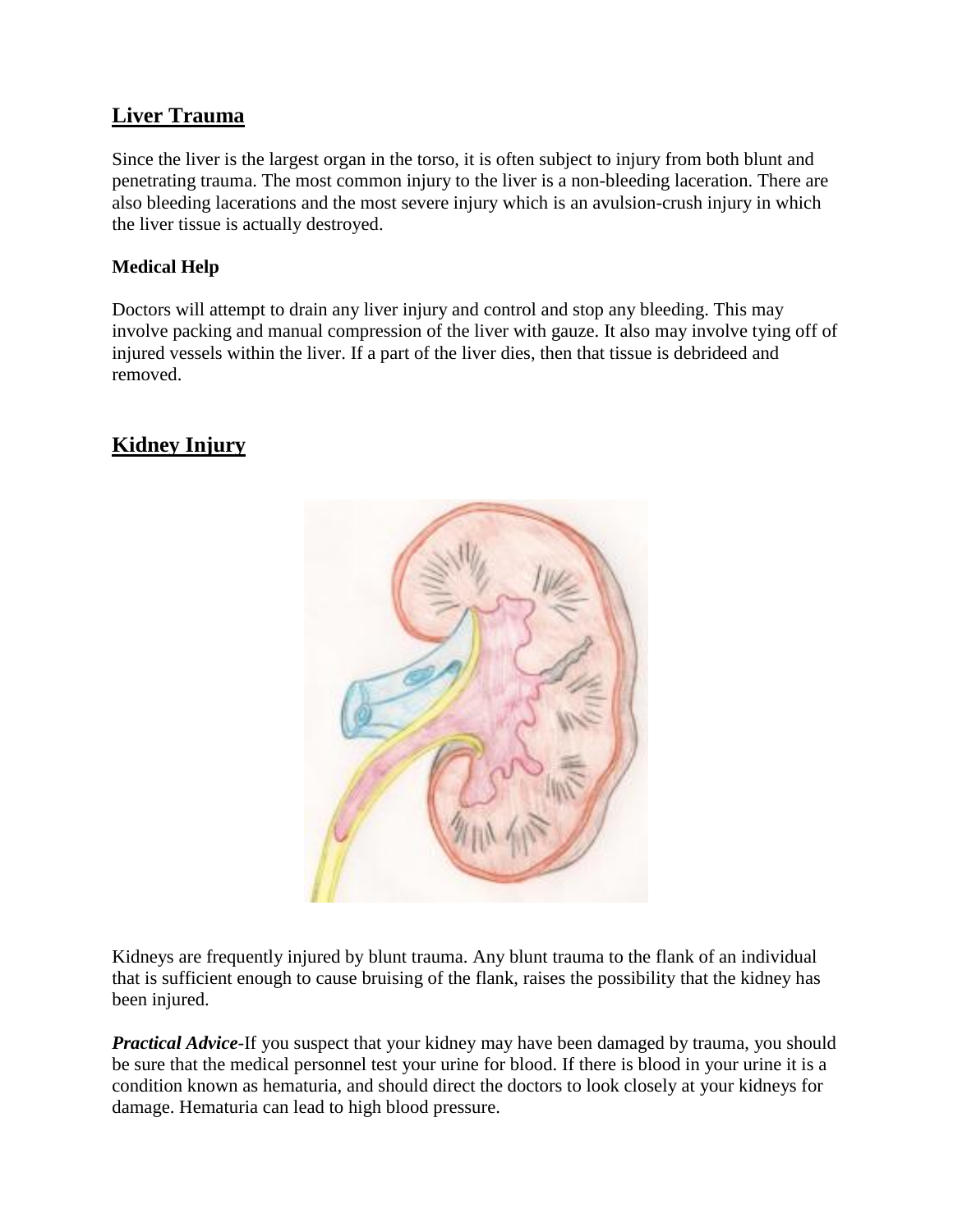### **Medical Help**

Most of the time kidney trauma is managed with rest. Surgery may be required however where there is persistent bleeding within the cavity of the torso or leakage of urine.

### **Spleen Injury**

The spleen is an organ that is vital to your immune system. When the spleen is injured many of the symptoms are nonspecific and simply may be indicative of intra-abdominal bleeding. However there are some symptoms that are unique to trauma to the spleen such as hypotension, low blood pressure, and pain at the tip of the left shoulder and elevated white blood cell count.

**Practical Advice**-Splenic injuries are frequently missed in the initial medical treatment following trauma.

### **Medical Help**

If the spleen has been injured the doctors may remove the spleen, known as a splenectomy. It is also possible to surgically repair the spleen. Nonsurgical treatment consists of the administration of multiple transfusions.

### **Lung Injuries**

#### **Description**

The two lungs are held inside the body by transparent layers called pleura. These pleurae keep the lungs in continuity with the chest wall and allow the lungs to expand and contract, which provides oxygen to the body.

When the chest wall has been injured by a laceration of the pleura or damage to the lung itself or a blood vessel in the chest which usually results in accumulation of blood within pleural cavity, this is known as a hemothorax. Often times a fractured rib will produce a laceration to the lung and result in bleeding into the pleural cavity.

Instead of blood, sometimes trauma can create a collection of air or other gas in the pleural cavity sometimes resulting from a leak in the lungs following a laceration of the lung. This is known as a pneumothorax. Rib fractures often cause pneumothorax. The proper treatment of a pneumothorax is the placement of a chest tube.

If the accumulation of blood or air compresses the lungs to an excessive degree, this can cause problems breathing and lead to a lack of oxygen (hypoxia).

A common complication of chest trauma is a pulmonary contusion, which is a bruising to the lung itself, without cutting the long.

#### **Medical Help**

Medical help is imperative in cases of injury to the lungs or surrounding tissue. Treatment is